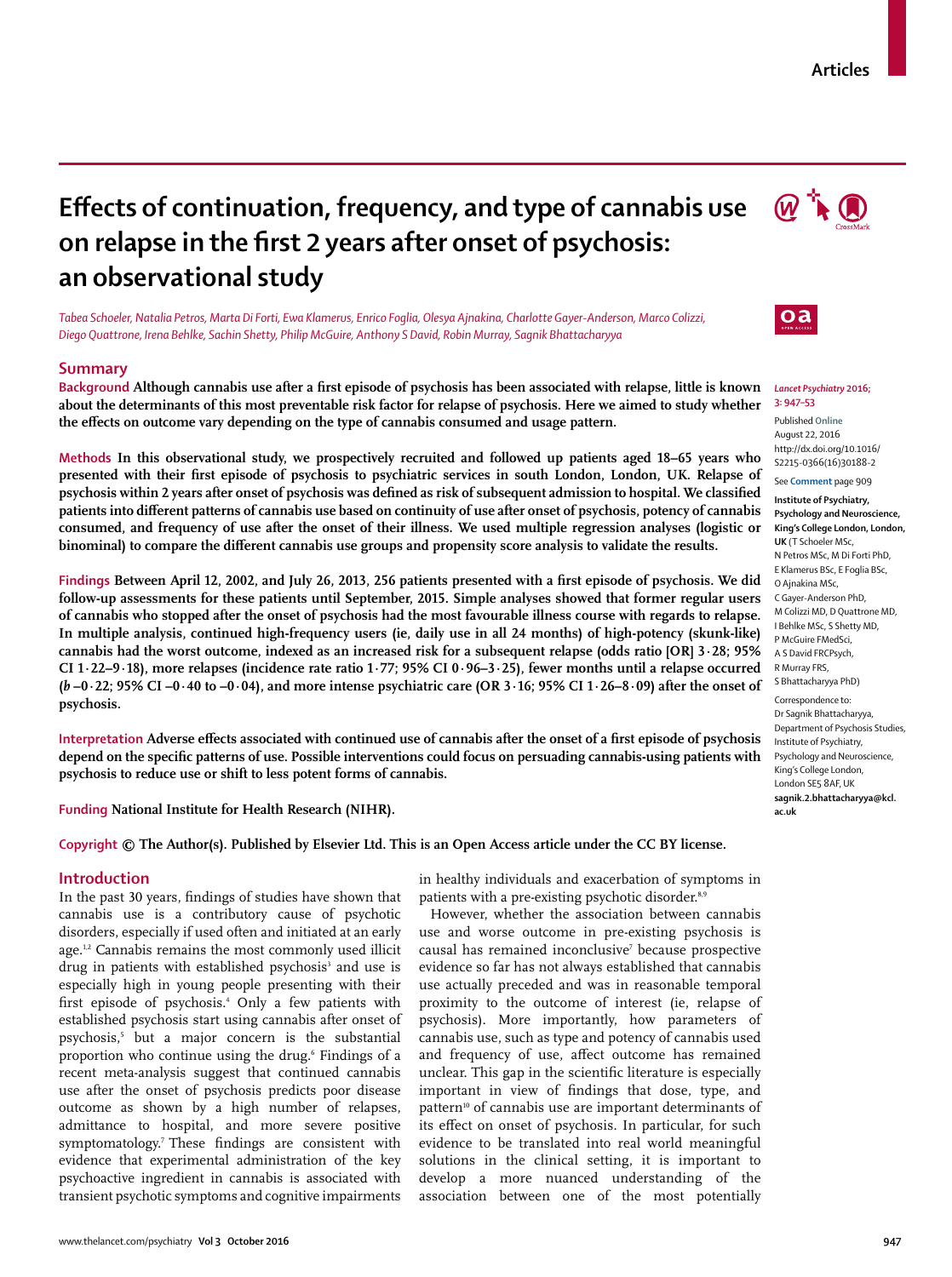#### **Research in context**

#### **Evidence before this study**

In January, 2016, we published a meta-analysis in *The Lancet*  Psychiatry, wherein we studied the effect of continued cannabis use on the risk of relapse in patients with psychosis. In this meta-analysis, we searched MEDLINE for articles published in any language until April, 2015, using a combination of search terms for describing the exposure (cannabis use), the outcome of interest (relapse of psychosis), and the study population (patients with psychosis). Data were pooled together from 24 studies (16 565 participants) to compare relapse outcomes in the following groups: continued cannabis users, discontinued cannabis users, and non-users. Continued cannabis users had more relapses and longer stays in hospital compared with non-users. These adverse effects were not recorded in patients who discontinued cannabis use after the onset of psychosis. An update of the search (April 11, 2016, 129 included studies) identified two additional studies (appendix  $p$  4), which confirmed an increased risk for relapse related to cannabis use in first episode psychosis and hospital admissions in patients with established schizophrenia.

## **Added value of this study**

Our findings add to the evidence on cannabis use and relapse in psychosis. For the first time, we used a detailed assessment of

distinct cannabis use profiles in a large sample of first episode psychosis patients and showed that the effect on outcome varies depending on the type of cannabis consumed as well as usage pattern, after controlling for a range of important confounders previously not generally considered (eg, medication adherence or other illicit drug use). The results were validated for covariate adjustment (by using propensity score matching) and consistency (by using different measures of relapse, including risk and number of relapses, length of relapse, time until relapse, severity of relapse), and point towards potential targets for intervention.

#### **Implications of all the available evidence**

Continued cannabis use (at least monthly use) after the onset of psychosis, especially use of high-potency cannabis, is associated with a significantly worse outcome in individuals with first episode psychosis. In our study, outcomes were better in those who used cannabis in smaller doses (reduced frequency, lower potency, and shorter duration of continuation) after onset, which suggests that interventions should aim to reduce frequency of use or shift to less potent forms of cannabis when complete cessation of cannabis use might not be a realistic goal.

preventable risk factors of psychosis—ie, cannabis use and its determinants and the risk of relapse in psychosis.

Understanding the role of cannabis in relapse of psychosis is important not just because prevention of relapse is crucial for improved long-term outcome in psychosis,<sup>11</sup> but also because of the substantial financial implications associated with need for hospital care in those who relapse; $12$  up to 50% of first-episode psychosis patients experience a relapse that results in hospital admission within the first 2 years of illness, with the risk increasing to more than 80% by the eighth year.<sup>13</sup>

Here we investigate the effects of continued cannabis use on risk of relapse as indexed by hospital admission over the first 2 years after the onset of psychosis.

## **Methods**

## **Participants**

We recruited patients with first-episode non-organic (non-affective [ICD10 codes F20-F29]) or affective [F30–F33]) psychosis, $44$  aged 18–65 years who had been admitted to psychiatric services in South London, London, UK. Participants were assessed twice, first close to the onset of their illness using face-to-face interviews and subsequently for follow up, using either a face-to-face or a telephone interview (if the individual was unable to attend interviews in person). Data from clinical records regarding hospital admissions were collected for participants who refused to take part in the follow-up interview (n=133) during the 2 years after psychosis onset. The study was approved by South London and Maudsley NHS Foundation Trust and Institute of Psychiatry Local Research Ethics Committee. All participants included in the study gave written informed consent.

## **Outcomes**

We assessed cannabis use with a modified version of the Cannabis Experience Questionnaire  $(CEQ<sub>mv</sub>)$ ,<sup>10</sup> and collected data for premorbid cannabis use, and use in the first 2 years after onset of psychosis. Cannabis users were classified into different cannabis use profiles based on their pattern of use depending on continuity and frequency of cannabis use after onset of psychosis. Type of cannabis (hash-like *vs* skunk-like) used was assessed by asking participants to describe their preferred type of cannabis. Based on this information, grouping was done in the same way as reported previously, $10$  Information about service use, number, duration and legal status (voluntary or involuntary) of inpatient admissions, referral to crisis intervention team or standard treatment by a community mental health team was obtained from electronic patient records using established methods (appendix). Relapse was defined as admission to a psychiatric inpatient unit because of exacerbation of psychotic symptoms within 2 years of first presentation to psychiatric services and diagnosis of psychosis. If the patient was admitted to hospital upon first presentation to psychiatric services with a diagnosis of psychosis, this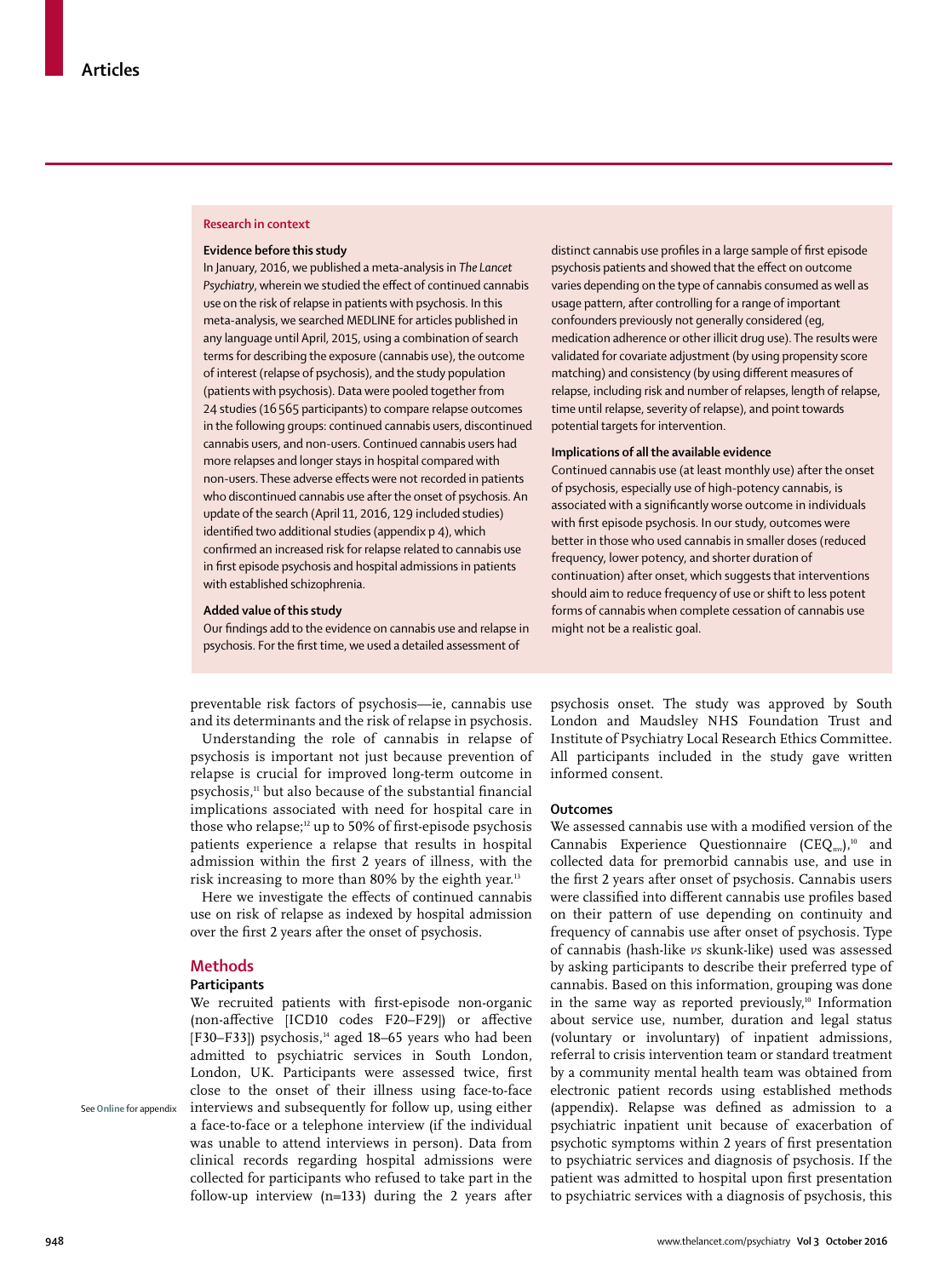was not considered as a relapse event. Alcohol use, other illicit drug use, and cigarette use, care intensity at onset (as a proxy measure of illness severity based on a rating of intensity of service use for each subject at onset; appendix p 7), and medication adherence were assessed and included in the analysis as potential confounders based on previous scientific literature. The appendix describes estimated measurements of cannabis use, relapse, and confounders.

## **Statistical analysis**

Data analysis was done with R. We modelled follow-up data for 2 years after the onset of psychosis for every participant. The cannabis profile variable was coded as an ordered categorical variable, with the former (regular) user group acting as the reference group (appendix). First, exploratory simple analyses, including  $\chi^2$  test for categorical variables and Kruskal-Wallis test and Mann-Whitney *U* (two-sided) test for continuous outcomes were used to compare the different cannabis use groups. Following common practice,<sup>2</sup> we generated Kaplan-Meier curves and compared the different cannabis use groups using logrank tests. Pairwise comparisons were adjusted with Bonferroni correction to account for multiple testing. Multiple logistic regression analyses were employed to compute the odds ratio (OR) and 95% CIs, using binary logistic regression for binary outcomes (risk of relapse) and ordinal logistic regression analysis for ordered categorical outcome (care intensity at follow up). We used multiple negative binominal regression models for continuous outcomes (number of relapses, length of relapse, time to relapse; appendix). Sensitivity analysis was

done by calculating propensity scores to validate the results and to address the limitations by confounding adjustment in regression analysis (appendix).<sup>15</sup> We included antipsychotic medication adherence in a separate regression model because these data were available for only a subset of cases, considering that antipsychotic medications were not prescribed for all participans after the onset of illness.

## **Role of the funding source**

The funder had no role in the design and conduct of the study; collection, management, analysis, and interpretation of the data; preparation, review, or approval of For **R software** see http:// the manuscript; and decision to submit the manuscript for publication. The corresponding author had full access to all the data in the study and had final responsibility for the decision to submit for publication. All authors have approved the final version of the paper.

www.R-project.org/

## **Results**

Between April 12, 2002, and July 26, 2013, we recruited 256 first episode psychosis patients and did follow-up assessments until September, 2015. The two groups (completers and refusers) did not differ significantly in their risk of relapse (36% *vs* 38% relapsed,  $\chi^2 = 0.15$ ;  $p=0.70$ ) and baseline characteristics (appendix p 6). Most patients (200 [78%]) were admitted to hospital around the onset of illness; more than half of those (119 [60%]) experienced involuntary admission. Within the first 2 years after onset of psychosis, 93 (36%) patients experienced a relapse leading to hospital admission. The highest number of relapses recorded was three, and the longest hospital stay recorded was 14·8 months within

|                                                           | All participants | Former (regular)<br>cannabis user | Never (regular)<br>cannabis user | Intermittent<br>cannabis user | Continued<br>cannabis user | p value*             |
|-----------------------------------------------------------|------------------|-----------------------------------|----------------------------------|-------------------------------|----------------------------|----------------------|
| Number of participants                                    | 256 (100%)       | 54 (21%)                          | 103 (40%)                        | 35 (14%)                      | 64 (25%)                   | $\ddot{\phantom{a}}$ |
| Age of onset                                              | 28.06(8.03)      | 28.05(7.65)                       | 29.74 (8.96)                     | 27.95(8.21)                   | 25.43(5.83)                | 0.02                 |
| Men                                                       | 156 (61%)        | 37 (69%)                          | 44 (43%)                         | 24 (69%)                      | 51 (80%)                   | < 0.0001             |
| Non-white ethnic origin                                   | 170 (66%)        | 23 (43%)                          | 78 (76%)                         | 22 (63%)                      | 47 (73%)                   | 0.0002               |
| Care intensity at onset                                   |                  |                                   |                                  |                               |                            | 0.71                 |
| Referral to community team only                           | 39 (15%)         | 12 (22%)                          | 15 (15%)                         | 4(11%)                        | 8(13%)                     | $\ddotsc$            |
| Required contact with crisis team                         | 17(7%)           | 5(9%)                             | 6(6%)                            | 2(6%)                         | 4(6%)                      | $\ddotsc$            |
| Required hospital admission (non-compulsory)              | 81 (32%)         | 13 (24%)                          | 38 (37%)                         | 12 (34%)                      | 18 (28%)                   | $\ddotsc$            |
| Required hospital admission (compulsory)                  | 119(47)          | 24 (44%)                          | 44 (43%)                         | 17 (49%)                      | 34 (53%)                   | $\ddots$             |
| Months stayed in hospital at onset                        | 1.72(3.37)       | 2.10(6.28)                        | 1.57(2.09)                       | 1.31(1.20)                    | 1.88(2.16)                 | 0.57                 |
| Employment status at onset (n in employment) <sup>†</sup> | 83 (33%)         | 21(40%)                           | 38 (37%)                         | 9(26%)                        | 15 (24%)                   | 0.15                 |
| Family history of mental illness (yes)                    | 96 (49%)         | 20 (44%)                          | 40 (55%)                         | 11 (42%)                      | 25 (48%)                   | 0.61                 |
| Onset diagnosis (non-affective)                           | 211 (82%)        | 47 (87%)                          | 82 (80%)                         | 30 (86%)                      | 52 (81%)                   | 0.64                 |
| Medication prescribed at onset (yes)                      | 240 (94%)        | 52 (96%)                          | 96 (93%)                         | 33 (94%)                      | 59 (92%)                   | 0.82                 |
| Type of medication at onset                               |                  |                                   |                                  |                               |                            | 0.46                 |
| Second-generation antipsychotic                           | 236 (98%)        | 52 (100%)                         | 94 (98%)                         | 33 (100%)                     | 57 (97%)                   | $\ddotsc$            |
| First-generation antipsychotic                            | 4(2%)            | $\mathbf{0}$                      | 2(2%)                            | $\Omega$                      | 2(3%)                      | $\ddotsc$            |

Data are n (%) or mean (SD). \*p value estimates from Kruskal-Wallis test for means and χ**²** tests for independence for percentages to compare all cannabis groups. †Missing data for three participants.

*Table 1:* **Baseline characteristics**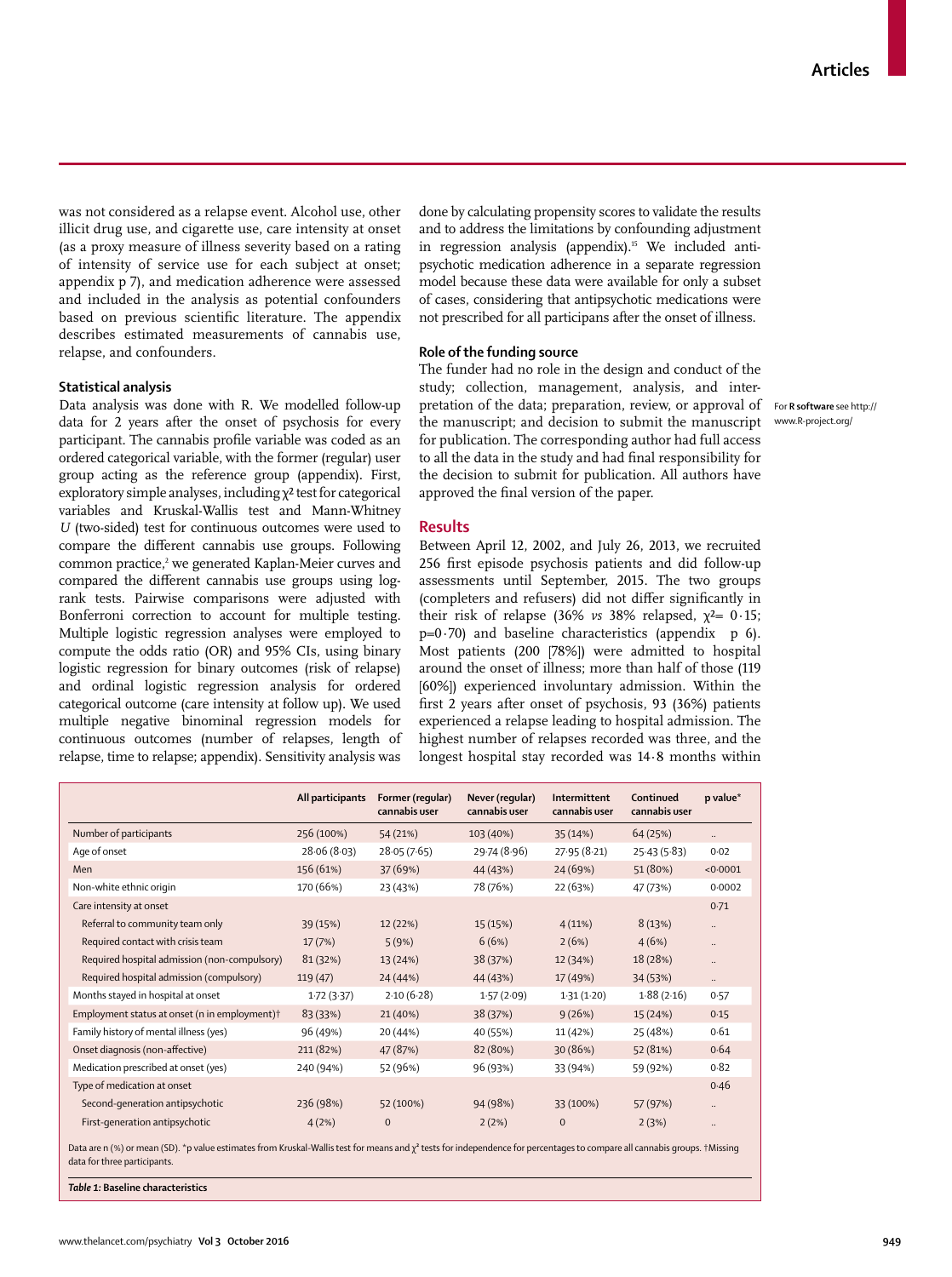|                                               | Relapse<br>$(yes)^*$ | Number of<br>relapses† | Length of<br>relapses†‡ | Time to<br>relapse†‡ | Care intensity at follow up* |              |                |          |  |
|-----------------------------------------------|----------------------|------------------------|-------------------------|----------------------|------------------------------|--------------|----------------|----------|--|
|                                               |                      |                        |                         |                      | $\mathbf{0}$                 | $\mathbf{1}$ | $\overline{2}$ | 3        |  |
| Former (regular) user                         | 13 (24%)             | 0.35(0.73)             | 0.59(1.74)              | 20.86(6.55)          | 40 (74%)                     | 1(2%)        | 9(17%)         | 4(7%)    |  |
| Never (regular) user                          | 31 (30%)             | 0.43(0.74)             | 0.66(1.46)              | 20.24(6.57)          | 59 (57%)                     | 13 (13%)     | 16 (16%)       | 15 (15%) |  |
| Intermittent user                             | 14 (40%)             | 0.51(0.70)             | 1.66(3.53)              | 18.75(6.88)          | 16 (46%)                     | 5(14%)       | 4(11%)         | 10 (29%) |  |
| Continued user (hash-like)                    | 4(44%)               | 0.67(1.00)             | 1.11(2.07)              | 21.23(5.22)          | 5(56%)                       | $\mathbf 0$  | $1(11\%)$      | 3(33%)   |  |
| Continued user<br>(skunk-like/low frequency)  | 13 (54%)             | 0.62(0.65)             | 1.69(3.34)              | 20.27(4.67)          | 11 (46%)                     | $\mathbf{0}$ | 4(17%)         | 9(38%)   |  |
| Continued user<br>(skunk-like/high frequency) | 18 (58%)             | 0.87(0.92)             | 1.71(2.85)              | 16.03(8.21)          | 12 (39%)                     | 1(3%)        | 9(29%)         | 9(29%)   |  |

Data are n (%) or mean (SD). \* $\chi^2$  test for independence to compare all groups for risk of relapse (p=0·009,  $\chi^2$ =15·33) and care intensity at follow up (p=0·004,  $\chi^2$ =33·49) †Kruskal-Wallis test to compare all groups in number of relapses (p=0·01), length (months) of relapses (p=0·009), time (months) to relapse (p=0·02). ‡Median and IQR are reported in the appendix (p 17). Care intensity at follow up: 0=required only community treatment without crisis intervention; 1=required crisis intervention without hospital admission; 2=required hospital admission without compulsory admission; 3=required compulsory hospital admission .



*Table 2:* **Cannabis use pattern and relapse outcome**

*Figure:* **Kaplan-Meier curves of cannabis use pattern and time to relapse**

p values are estimated from the log-rank tests to compare the different groups (reference group is the former [regular] user group). \*Bonferroni-corrected significance level.

> 2 years. Out of participants with pre-onset or post-onset cannabis use, only two (1%) of 153 participants started using cannabis after the onset, and most (97 [63%]) of these had used cannabis regularly before the onset of illness (appendix). The different subgroups based on pattern of cannabis use (table 1) differed in the age of onset of their psychosis (Kruskal-Wallis test p=0·02) and in ethnic origin ( $\chi^2$ =25·98; p<0·0001) and sex ( $\chi^2$ =19·34; p=0·0002) distribution. Of those baseline characteristics assessed, only non-white ethnic origin was associated with risk of relapse  $(\chi^2=6.46, p=0.01;$  appendix).

> Risk of relapse differed across all groups  $(\chi^2=15.33;$  $p=0.009$ ). The greatest risk was recorded in continued high-frequency users of high-potency cannabis (skunklike), and the lowest was in former cannabis users currently abstaining (18 [58%] *vs* 13 [24%], respectively). Former cannabis users had the highest rate of community treatment only, requiring no referral for crisis intervention

or inpatient care (table 1). By contrast, low-frequency and high-frequency users of high-potency (skunk-like) cannabis were more likely to experience compulsory admissions than former cannabis users (29% and 38% *vs* 7%). We noted an effect of pattern of cannabis use on number of relapses ( $p=0.01$ ), length of relapses ( $p=0.009$ ), time to relapse ( $p=0.02$ ), and care intensity ( $p=0.005$ ; table 2). Kaplan-Meier curves suggested that the different groups significantly differed with regard to their time to relapse (Kaplan-Meier p=0·007). High-frequency and skunk-like users were more likely to have an earlier relapse than the former (regular) user group (Kaplan-Meier with Bonferroni correction  $p=0.006$ ; figure).

In multiple logistic regression analysis, continued high-frequency use of high-potency cannabis (indexed as at least daily use throughout the follow up) remained a significant predictor for relapse (OR  $3.28$ ; 95% CI 1·22–9·18) when compared with former users (table 3). The effect remained significant when medication nonadherence was included in the model (OR 2·73; 95% CI  $1.02 - 7.56$ ), although this effect was reduced in magnitude when compared with the odds from simple logistic regression analysis  $(OR_{simple} 4.37; 95\% \text{ CI})$ 1·72–11·85). None of the other cannabis groups were different in their risk of relapse when compared with former users. In those risk models, only three other predictors remained significant, including non-white ethnic origin, care intensity at onset, and antipsychotic medication non-adherence (table 3). The results from the other multiple regression analyses confirmed that the adverse effects of continued high-frequency skunklike use were also evident on the number of relapses, time to relapse, and a higher care intensity at follow up, while controlling for the above confounders. Including medication adherence into the model did not substantially change the results, although high-frequency skunk-like use remained a significant predictor only for length of relapse in this model (table 3). In propensity score-matched analyses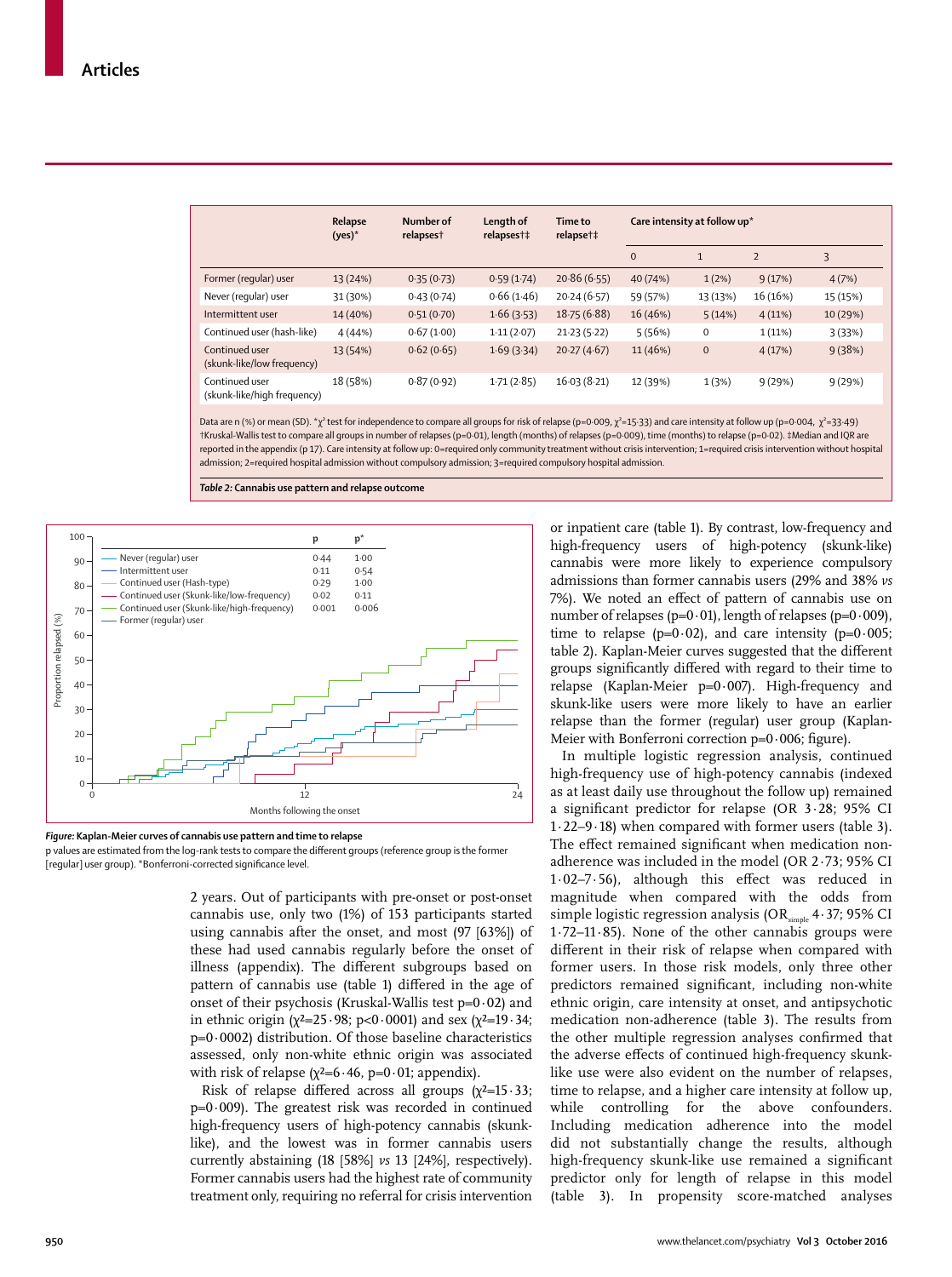|                                                  | <b>Risk of relapse</b> |                   |         | Number of relapses |                  |         | Length of relapses |                   |         | Time to relapse |                    |         | Care intensity at follow-up |               |         |
|--------------------------------------------------|------------------------|-------------------|---------|--------------------|------------------|---------|--------------------|-------------------|---------|-----------------|--------------------|---------|-----------------------------|---------------|---------|
|                                                  | OR <sup>+</sup>        | 95% CI            | p value | $IRR+$             | 95% CI           | p value | $b\varsigma$       | 95% CI            | p value | $b\varsigma$    | 95% CI             | p value | <b>OR</b>                   | 95% CI        | p value |
| Model $1^*$ (n=256)                              |                        |                   |         |                    |                  |         |                    |                   |         |                 |                    |         |                             |               |         |
| Never (regular)<br>user                          | $1-24$                 | 0.53 to 3.03      | 0.63    | 1.27               | 0.70 to 2.29     | 0.43    | $-0.01$            | $-0.81$ to 0.79   | 0.99    | $-0.01$         | $-0.15$ to $0.13$  | 0.92    | 2.01                        | 0.91 to 4.60  | 0.09    |
| Intermittent<br>user                             | 1.76                   | $0.67$ to $4.64$  | 0.25    | $1-22$             | $0.64$ to $2.34$ | 0.54    | 0.78               | $-0.09$ to $1.66$ | 0.07    | $-0.06$         | $-0.23$ to $0.10$  | 0.46    | 2.78                        | 1.14 to 6.91  | 0.03    |
| Continued user<br>(hash-like)                    | 1.82                   | $0.36$ to $8.76$  | 0.45    | 1.13               | 0.43 to 2.97     | 0.80    | $-0.33$            | $-1.84$ to $1.25$ | 0.65    | 0.07            | $-0.20$ to $0.35$  | 0.60    | 2.40                        | 0.51 to 10.44 | 0.25    |
| Continued user<br>(skunk-like/low<br>frequency)  | 2.42                   | 0.80 to 7.52      | 0.12    | 1.11               | 0.54 to 2.31     | 0.77    | 0.41               | $-0.64$ to $1.49$ | 0.41    | 0.05            | $-0.14$ to $0.25$  | 0.60    | 3.12                        | 1.09 to 9.08  | 0.03    |
| Continued user<br>(skunk-like/high<br>frequency) |                        | 3.28 1.22 to 9.18 | 0.02    | 1.77               | $0.96$ to $3.25$ | 0.07    | 0.61               | $-0.31$ to $1.55$ | 0.17    | $-0.22$         | $-0.40$ to $-0.04$ | 0.02    | 3.16                        | 1.26 to 8.09  | 0.01    |
| Ethnic origin<br>(non-white)                     |                        | 2.36 1.23 to 4.69 | 0.01    | 1.82               | 1.16 to 2.85     | 0.01    | 0.97               | 0.35 to 1.59      | 0.002   | $-0.12$         | $-0.23$ to $-0.01$ | 0.03    | 1.94                        | 1.08 to 3.54  | 0.03    |
| Women                                            | $1-42$                 | 0.78 to 2.60      | 0.26    | $1-20$             | 0.82 to 1.74     | 0.35    | $-0.27$            | $-0.83$ to 0.30   | 0.33    | $-0.04$         | $-0.14$ to $0.06$  | 0.44    | 1.51                        | 0.88 to 2.61  | 0.13    |
| Other illicit drug                               | 1.79                   | 0.68 to 4.76      | 0.24    | 1.79               | 1.05 to 3.04     | 0.03    | 0.70               | $-0.17$ to $1.60$ | 0.10    | $-0.11$         | $-0.28$ to $0.07$  | 0.23    | 1.43                        | 0.60 to 3.41  | 0.42    |
| Cigarette use                                    | 1.49                   | 0.78 to 2.83      | 0.23    | $1-73$             | 1.12 to 2.67     | 0.01    | 0.37               | $-0.17$ to $0.92$ | 0.20    | $-0.07$         | $-0.18$ to $0.04$  | 0.24    | 1.66                        | 0.92 to 3.02  | 0.09    |
| Age of onset                                     | $1-01$                 | 0.97 to 1.04      | 0.78    | $1-00$             | 0.97 to 1.02     | 0.82    | $-0.02$            | $-0.05$ to $0.01$ | 0.30    | 0.00            | $-0.01$ to $0.00$  | 0.42    | 0.99                        | 0.96 to 1.03  | 0.71    |
| Alcohol use                                      | $1-72$                 | 0.75 to 3.94      | 0.20    | 1.14               | 0.69 to 1.88     | 0.60    | $-0.09$            | $-0.85$ to $0.69$ | 0.81    | $-0.01$         | $-0.15$ to $0.14$  | 0.90    | 1.96                        | 0.95 to 4.08  | 0.07    |
| Care intensity at 1.37<br>onset                  |                        | 1.05 to 1.84      | 0.03    | 1.32               | 1.08 to 1.60     | 0.01    | 0.59               | 0.32 to 0.87      | < 0.001 | $-0.03$         | $-0.07$ to $0.02$  | 0.22    | 1.33                        | 1.03 to 1.73  | 0.03    |
| Model 2   (n=236)                                |                        |                   |         |                    |                  |         |                    |                   |         |                 |                    |         |                             |               |         |
| Never (regular)<br>user                          | 1.28                   | 0.58 to 2.88      | 0.55    | 1.13               | 0.65 to 1.98     | 0.65    | 0.20               | $-0.55$ to $0.94$ | 0.59    | $-0.01$         | $-0.15$ to $0.12$  | 0.83    | 1.80                        | 0.88 to 3.86  | 0.12    |
| Intermittent<br>user                             | 1.57                   | 0.58 to 4.29      | 0.37    | 1.22               | $0.62$ to $2.42$ | 0.56    | 0.78               | $-0.14$ to $1.74$ | 0.09    | $-0.06$         | $-0.23$ to $0.12$  | 0.53    | 2.47                        | 1.00 to 6.20  | 0.05    |
| Continued user<br>(hash-like)                    | 2.54                   | 0.50 to 12.98     | 0.25    | 1.74               | $0.67$ to $4.52$ | 0.25    | 0.57               | $-0.80$ to 2.23   | 0.45    | 0.04            | $-0.25$ to 0.33    | 0.80    | 3.30                        | 0.70 to 14.76 | 0.12    |
| Continued user<br>(skunk-like/low<br>frequency)  |                        | 2.63 0.91 to 7.91 | 0.08    | 1.34               | 0.66 to 2.7      | 0.42    | 0.89               | $-0.06$ to $1.91$ | 0.08    | 0.03            | $-0.16$ to 0.23    | 0.74    | 3.23                        | 1.17 to 9.07  | 0.02    |
| Continued user<br>(skunk-like/hiqh<br>frequency) |                        | 2.73 1.02 to 7.56 | 0.05    | 1.74               | 0.94 to 3.24     | 0.08    | 0.98               | 0.09 to 1.90      | 0.04    | $-0.20$         | $-0.38$ to $-0.01$ | 0.03    | 2.93                        | 1.17 to 7.47  | 0.02    |
| Medication non- 3.25 1.79 to 6.09<br>adherence   |                        |                   | < 0.001 | 2.29               | 1.46 to 3.57     | < 0.001 | 0.57               | $-0.01$ to $1.15$ | 0.05    | $-0.15$         | $-0.25$ to $-0.05$ | 0.01    | 3.36                        | 1.93 to 6.00  | < 0.001 |

Reference group refers to former (regular) users. OR=odds ratio. IRR=incidence rate ratio. \*Medication non-adherence not included as a covariate. †Estimated from multiple logistic regression analysis. ‡Estimated from negative binomial regression. §Coefficient estimate from negative binomial regression. ¶Estimated from multiple ordinal regression analysis. ||Only medication non-adherence included as a covariate.

*Table 3:* **Multiple regression analyses of cannabis use pattern and relapse outcome**

considering all covariates (appendix), the effect of highfrequency skunk-like use was reduced in its magnitude but remained a significant predictor for risk of relapse and care intensity at follow up**.**

Several other predictors were significantly linked to relapse in the multiple regression analyses (table 3). Ethnic origin and medication non-adherence remained significant predictors in all models, including risk of relapse, number and length of relapses, time to relapse, and care intensity at follow up. Number of relapses was predicted by cigarette use and other illicit drug use. Finally, higher care intensity at onset was associated with risk of relapse, an increase in number of relapses and increase of length of relapse, as well as a higher care intensity throughout the 2 years following the onset of illness**.**

Further analyses using the continued user group (skunk-like/high-frequency) as the reference group showed that this group relapsed earlier than did the continued user (hash-like; *b*=0·29; 95% CI 0·01–0·58) and continued user (skunk-like/low frequency; *b*=0·27, 95% CI 0·06–0·48) and never (regular) user groups (*b*=0·21, 95% CI 0·04–0·39; appendix).

### **Discussion**

For the first time, this study of outcome in patients after their first episode of psychosis investigated the effect of different patterns of cannabis use on risk of relapse by incorporating information about continuation, frequency, and type of cannabis used. Our results suggest that effects of cannabis use on outcome vary, depending on specific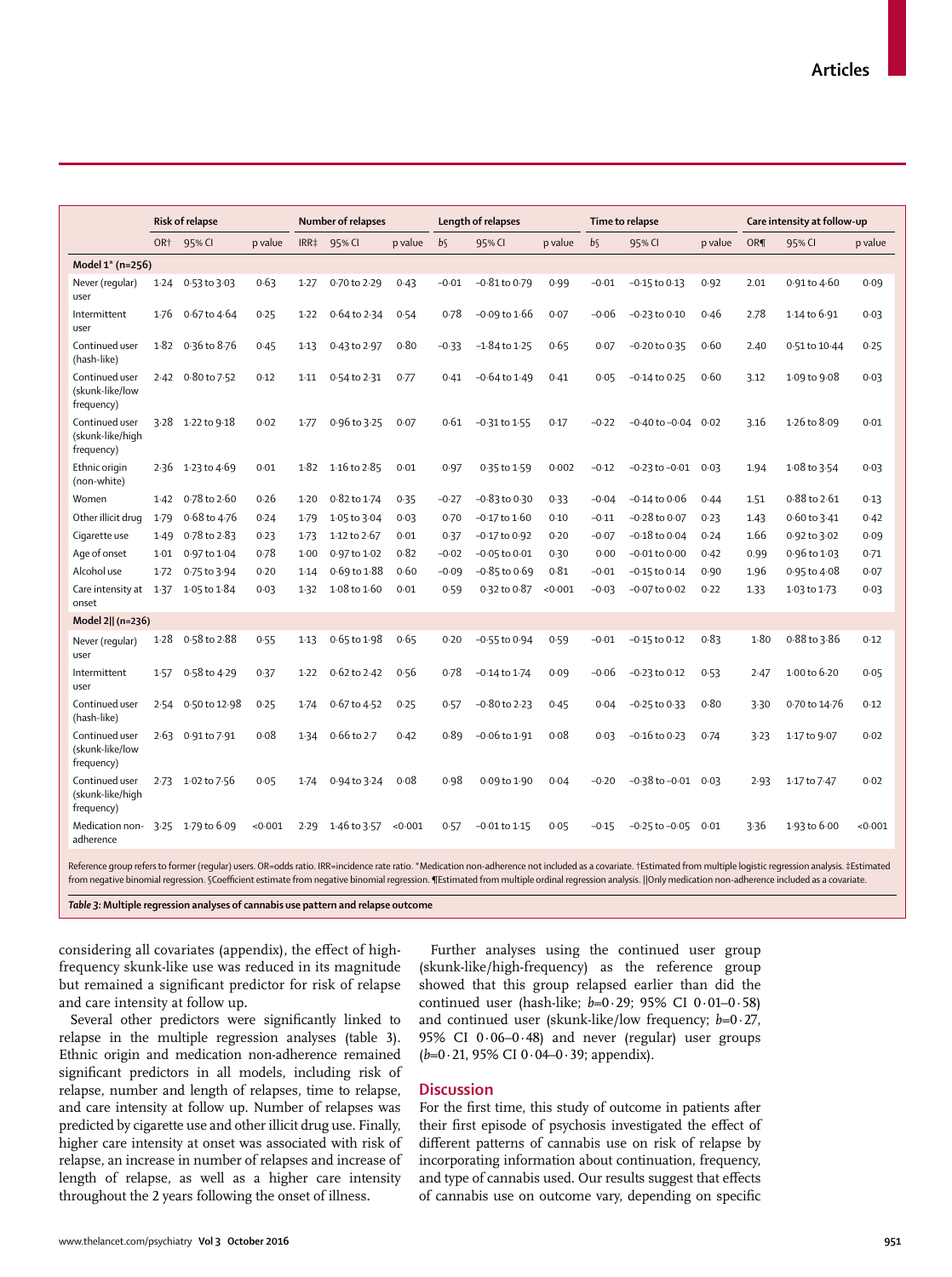cannabis use profile. Whereas former regular cannabis users who stopped using the substance regularly after the onset of psychosis had the lowest risk of relapse, those who continued to use at least on a monthly basis were most likely to experience a relapse. More specifically, continued users of high-potency (skunk-like) cannabis who were using on a daily basis had the highest risk of relapse of psychosis when compared to former cannabis users. This effect was independent of other putative risk factors for poor outcome, including ethnic origin, sex, age of onset, alcohol, cigarette and illicit drug use, and care intensity at onset (appendix). Furthermore, highfrequency skunk-like users had more relapses, longer durations of hospital stay, shorter times to relapse, and more severe (as indexed by care intensity at follow up) relapses, when compared with former users. More rigorous adjustment for confounders using propensity score matching showed similar results, with highfrequency users having a 1·9 times higher risk of relapse of psychosis. This effect is similar in its magnitude, albeit in the opposite direction, to the effect of antipsychotic medication treatment on risk of relapse in psychosis (eg, 2 · 4 times higher risk for placebo *vs* drug-treated patients<sup>16</sup>).

High-frequency skunk-like users also relapsed earlier than hash-like and low-frequency skunk-like continued cannabis users and never (regular) users. Together, these results extend previous observational2,17 and experimental evidence° of dose–response effects of cannabis in patients with psychosis to demonstrate that the effects of cannabis use on outcome in psychosis depend on the type of cannabis consumed as well as frequency of use. This finding is consistent with similar evidence on the onset of psychosis.10 High-potency cannabis has become dominant in the UK.18 It has higher levels of delta-9-tetrahydrocannabiniol (THC), the main psychotogenic ingredient in cannabis, which modulates the neural substrates implicated in psychosis.8,19 Furthermore, high-potency cannabis has minimal concentrations of cannabidiol  $(CBD)$ ,<sup>18</sup> which ameliorates some of the effects of THC<sup>20</sup> and might have antipsychotic properties.<sup>21</sup> High relapse rates and short time to relapse in high-frequency skunk users might be the result of a failure to respond to antipsychotic treatment<sup>4</sup> either on its own or in combination with an increase in the severity of psychotic symptoms in those frequently exposed to a higher dose of THC,<sup>9</sup> which were not investigated in the present study. This result might explain why some previous studies that did not differentiate between the type of cannabis did not report an association between cannabis use and relapse.<sup>22</sup> It might also explain why the risk estimate noted in our study for the high-dose group (high-frequency/skunk-like) was substantially higher compared with the pooled odds from previous studies that investigated the risk of cannabis on relapse (OR<sub>simple</sub>  $4.37$  *vs* OR<sub>simple</sub>  $1.97$ ).<sup>7</sup> The finding of no difference in outcome between cannabis users who remained abstinent after the onset of psychosis and the non-user

group suggests that the effects of previous cannabis use on outcome in psychosis are not irreversible<sup>7</sup> and that investigations need to move beyond the effects of lifetime cannabis use or cannabis use assessed at onset only.<sup>23</sup> Future investigations should focus on changes in pattern of use and type of cannabis used after psychosis onset because these might be the key factors driving adverse outcomes associated with cannabis use in patients with psychosis.

Our data suggest that high-frequency use of potent forms of cannabis will adversely affect outcome even in treatment-adherent patients, perhaps by reducing the effectiveness of antipsychotics.<sup>3</sup> Together, these results are opposed to non-causal explanations for the association between frequent (daily) use of high-potency skunk-like cannabis and outcome, such as reverse causation or confounding, and suggest that change in cannabis use after the onset of psychosis is an important determinant for outcome in psychosis. In view of the lack of effective psychological<sup>24</sup> or pharmacological<sup>25</sup> treatments for comorbid cannabis users with psychosis, our results suggest that reducing frequency of use or shifting to less potent forms might be useful intervention strategies in psychotic patients who are otherwise unable to stop using cannabis.

This study has certain limitations, such as comprising a selective subset of inner city, first episode of psychosis patients more likely to engage with community mental health services and having less severe psychopathology, bias from refusal to take part in the study, use of retrospective self-report measures of cannabis and other substance use leading to under-reporting, modest sized (n=8) continued hash-like (resin) user group, and not controlling for the effect of migrant status, or the effect of type and dose of antipsychotic medication on relapse. However, as discussed in greater detail in the appendix, these factors are unlikely to have affected the direction of our results.

Nevertheless, this is the first study that suggests that those who continue to use high-potency cannabis even after the onset of their psychosis are at the greatest risk of relapse of their illness and of experiencing more frequent and earlier relapses that require more intensive psychiatric care than those who do not continue cannabis use.

#### **Contributors**

SB and TS had full access to all the data in the study and take full responsibility for the integrity of the data and the accuracy of the data analysis. SB designed the study and supervised the data collection and analysis. TS analysed the data and wrote the first draft with SB. All other authors provided data, reviewed the results, and contributed to the final draft of the report.

## **Declaration of interests**

RM has received honoraria giving lectures and seminars at meetings supported by Janssen, Sunovian, Otsuka, and Lundbeck. SB is funded through a National Institute of Health Research (NIHR) Clinician Scientist award (NIHR-CS-011-001). All other authors declare no competing interests. This article presents independent research funded by the NIHR. The views expressed are those of the authors and not necessarily those of the NHS, the NIHR or the Department of Health.